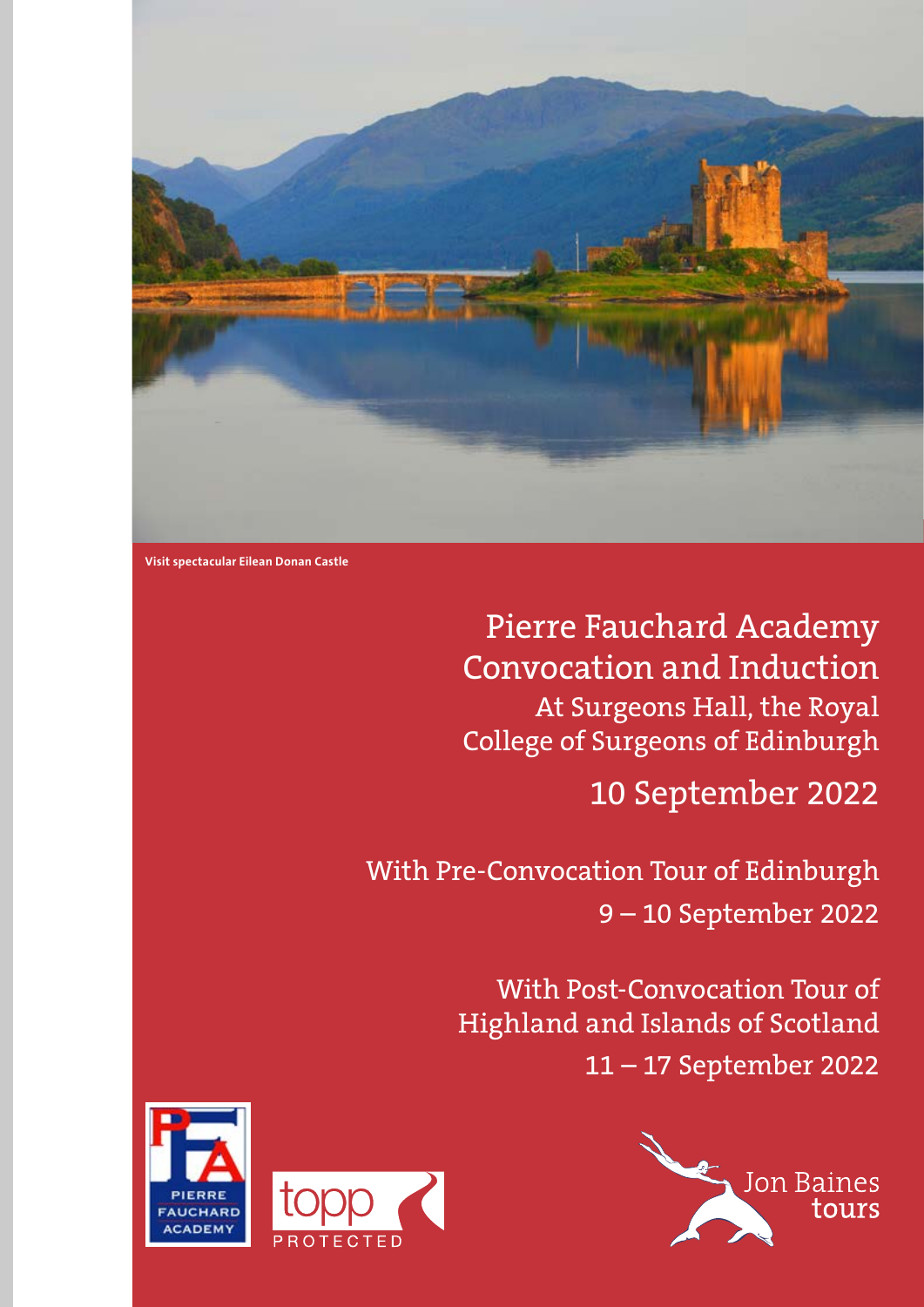

**The spectacular landscapes of Glencoe**

**There are two extension options around the Convocation; a pre- and a post-Convocation tour. The 1-night pre-Convocation extension is in Edinburgh and the 5-night post-Convocation tour travels to the highlands and islands of Scotland.** 

Before Convocation, spend a night in Edinburgh to visit Edinburgh Castle and explore the old city. After Convocation, take in the sweeping history and breathtaking landscapes of Scotland's north and west, from Edinburgh to Inverness to Oban and the islands of Skye, Mull and Iona, finishing in Glasgow. You will also stay in some distinctive hotels with magnificent settings for you to enjoy.

Sample local whisky, learn about Edinburgh's Enlightenment and medical history, and travel via the spectacular Cairngorms; cruise Loch Ness and visit the romantic ruin of Urquhart Castle and the haunting battleground at Culloden.

Cross the Kyle of Localsh to Skye to visit Talisker Distillery and take some beautiful walks. Visit Eilean Donan Castle and explore beautiful Inner Hebridean isles before driving to Glasgow via the breathtaking landscapes of Glencoe, Loch Lomond and the Trossachs.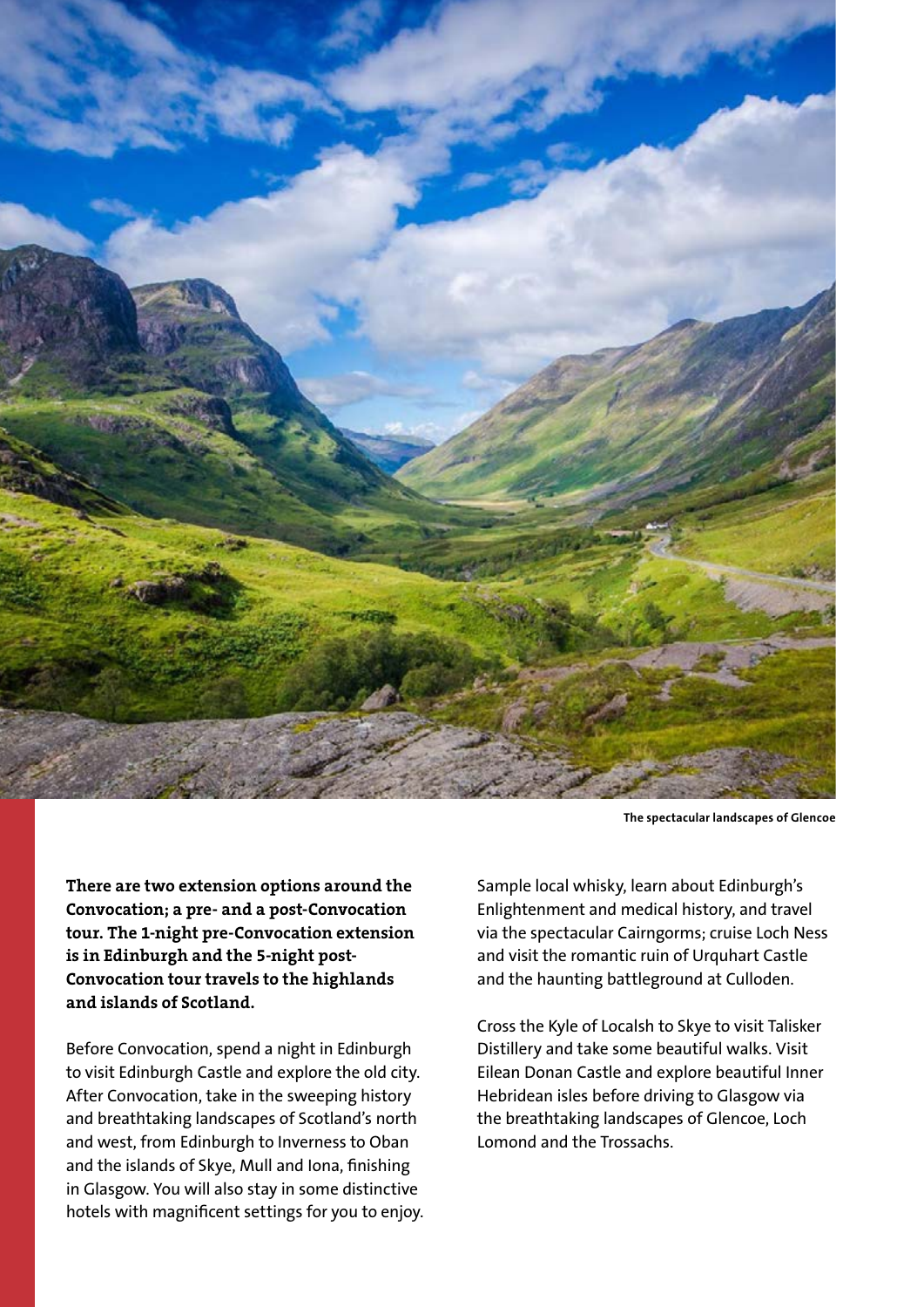# Tour Leader

**Derek Mahony** is a Sydney based orthodontist who has spoken to thousands of practitioners about the benefits of interceptive orthodontic treatment. Early in his career Dr Mahony learned from leading clinicians the dramatic effect functional appliance therapy can afford patients in orthodontic treatment. He has been combining the fixed and functional appliance approach ever since. His lectures are based on the positive impact such a combined treatment approach has had on his orthodontic results and the benefits this philosophy provides in reducing extractions of teeth. After completing his Dental Degree at the University of Sydney Dr Mahony completed his Masters degree in orthodontics at the Eastman Dental Hospital, Institute of Dental Surgery, London, followed by a diploma in orthodontics at the Royal College of Surgeons, Edinburgh. Dr. Mahony has also passed the Royal College of Dentists in Canada post graduate examination in the field of orthodontics.





# Guide

**Lorna Johnson** worked as a professional musician for over 40 years and is a member of the Royal Society of Musicians. As a violinist with the Scottish Chamber Orchestra for most of her career, she travelled the world playing concerts in Europe, North and South America, Turkey, India, China, South Korea and Japan. Since qualifying as a hill-walking guide in 1997 and as a Blue Badge Guide in 2000, Lorna has led numerous tours throughout Scotland and in England. She has an extensive knowledge of and passion for Scotland, which she loves to share. Lorna has met the Visit Britain 'Good to Go' industry standard and will have a risk assessment in place.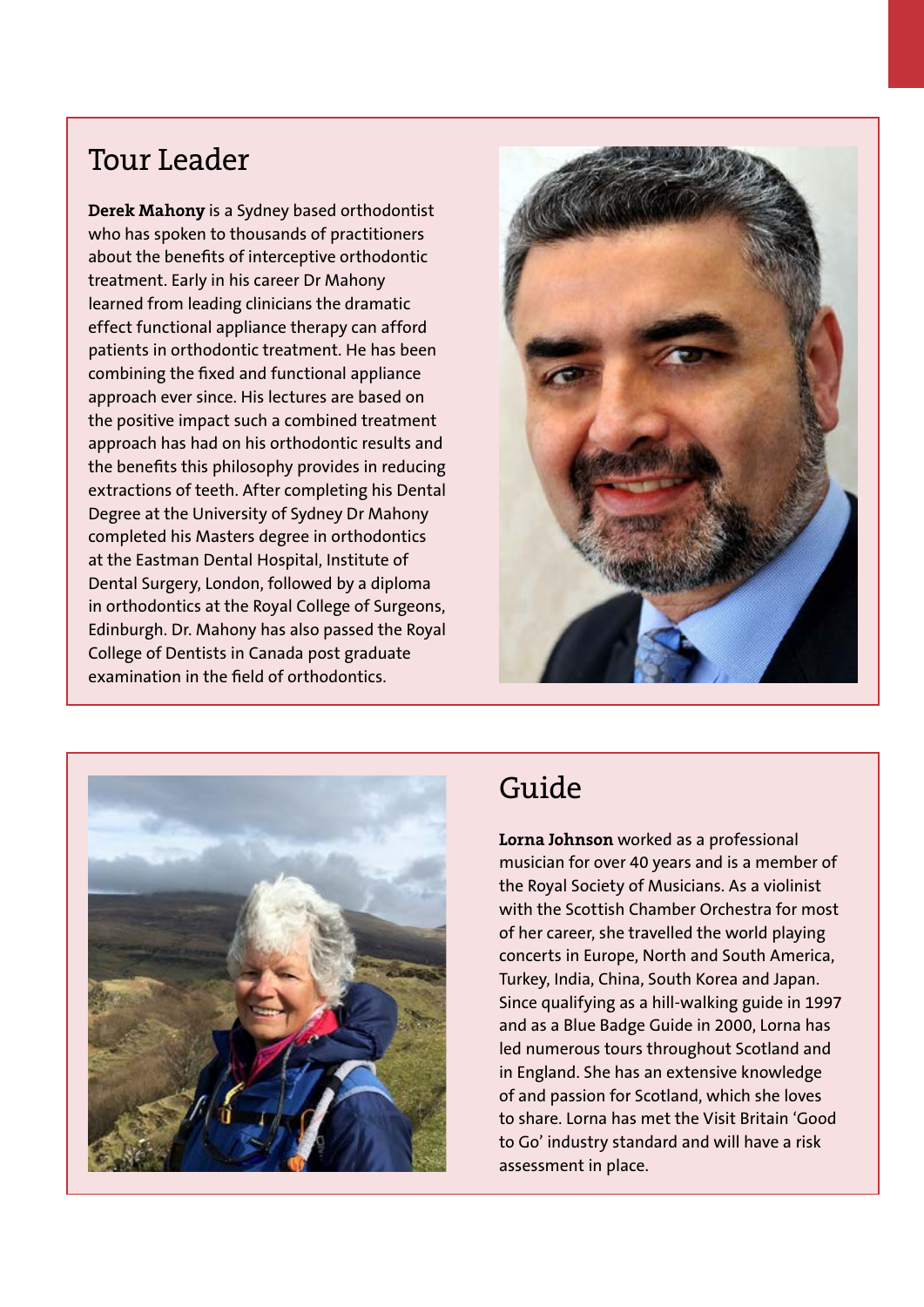

**Edinburgh (Kate Bielinski, Unsplash)**

# Pre-Convocation Tour of Edinburgh

9 – 11 September 2022

Join us on this fascinating tour of Edinburgh, looking at its long history alongside its stunning natural beauty and architecture, while staying at historic Ten Hill Place Hotel, owned by the Royal College of Surgeons (founded in 1505.)

After checking into the hotel take a tour of the superb Scotch Whisky Experience, which immerses you in the whisky making process, including sampling a dram, before a 3-course dinner with whisky pairings for starter and dessert.

The following morning take a guided bus tour of historic Edinburgh, including famous Edinburgh Castle, before an afternoon at leisure. There is the option to visit the excellent Surgeons Hall Museum, part of the Royal College of Surgeons complex, which contains one of the most significant surgical collections in the world.

The Museums' collections grew significantly from 1699 after 'natural and artificial curiosities' were publicly sought. In the 1800s, the original museum expanded to include the remarkable collections of surgeon and anatomists, Sir Charles Bell and John Barclay.

Originally developed as a teaching museum for students of medicine, these fascinating collections, including bone and tissue specimens, artefacts and works of art, have been open to the public since 1832, making Surgeons Hall Museum among Scotland's oldest museums.

**The Wohl Pathology Museum** is also home to one of the largest and most historic collections of surgical pathology in the world, containing human anatomical and pathological specimens from the late 18th century. Other objects, images and artworks trace surgery's history from Roman times to the present including the breakthrough discoveries of antisepsis and anaesthesia, the curious development of false teeth and the chilling Burke and Hare murders. Among the many more famous artefacts is a death mask of the 'bodysnatcher' William Burke and a small book made of his skin, after he had been publicly executed and dissected.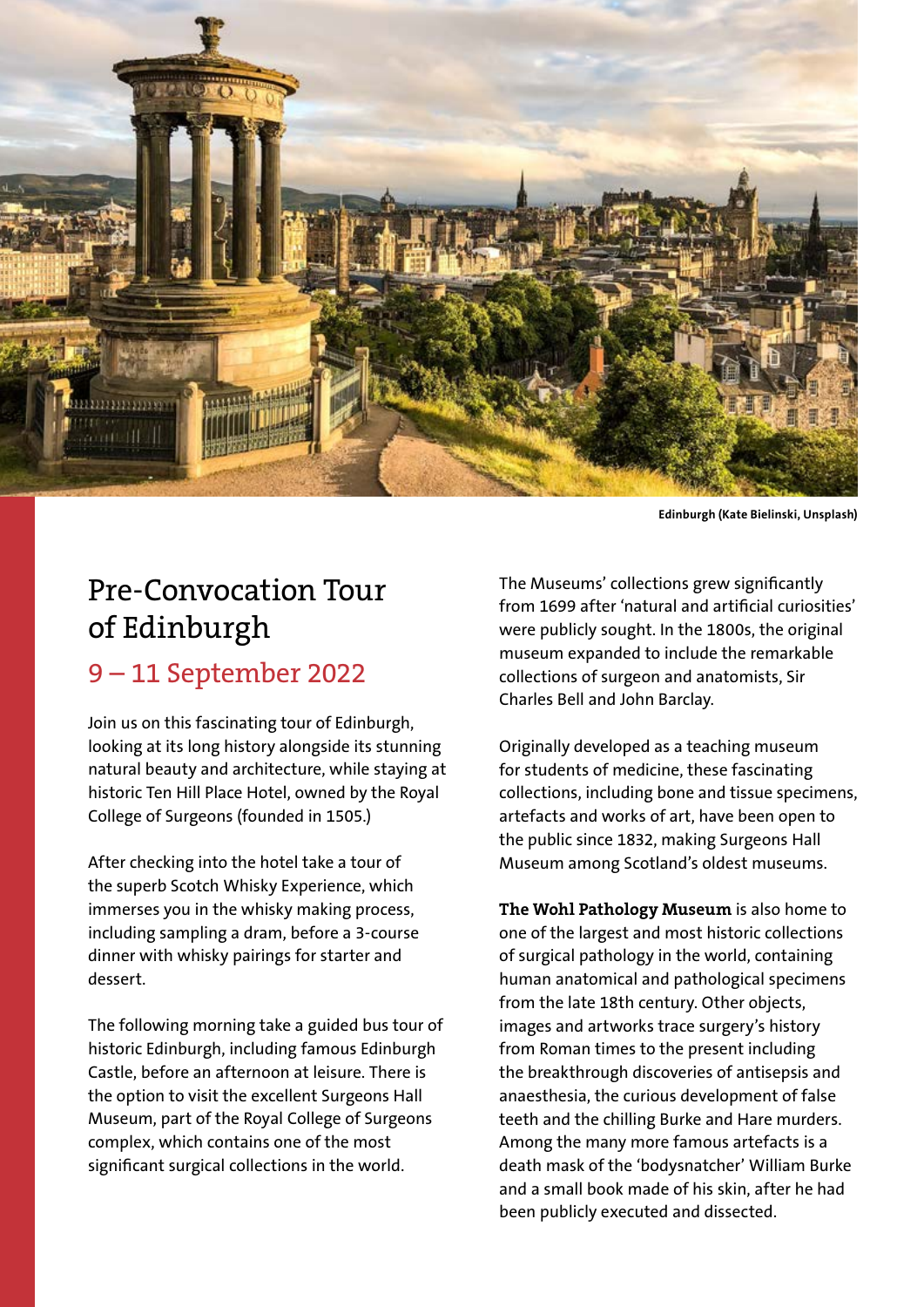

**Royal College of Surgeons of Edinburgh**

# Pierre Fauchard Academy Induction Ceremony and Dinner

# 10 September 2022

Join the Pierre Fauchard Academy at its Induction Ceremony at the grand historic Surgeons Hall at the Royal College of Surgeons of Edinburgh. These magnificent buildings reflect Scotland's history at the forefront of modern medicine since the 18th century. Scotland is still a leader in research and development today.

Arrive at Surgeons Hall for a welcome drink before the New Fellow Induction Ceremony. Toast the new fellows after the induction and hear a short speech before enjoying a sumptuous 3-course dinner with wine in the historic and opulent surroundings of Surgeons Hall.

All costs and inclusions for the pre-tour, Convocation and post-tour, plus all addition and options, can be found on the inside back page of this brochure. Please see page 9 for these details.



**Fellows Library Dinner Edinburgh Royal College of Surgeons**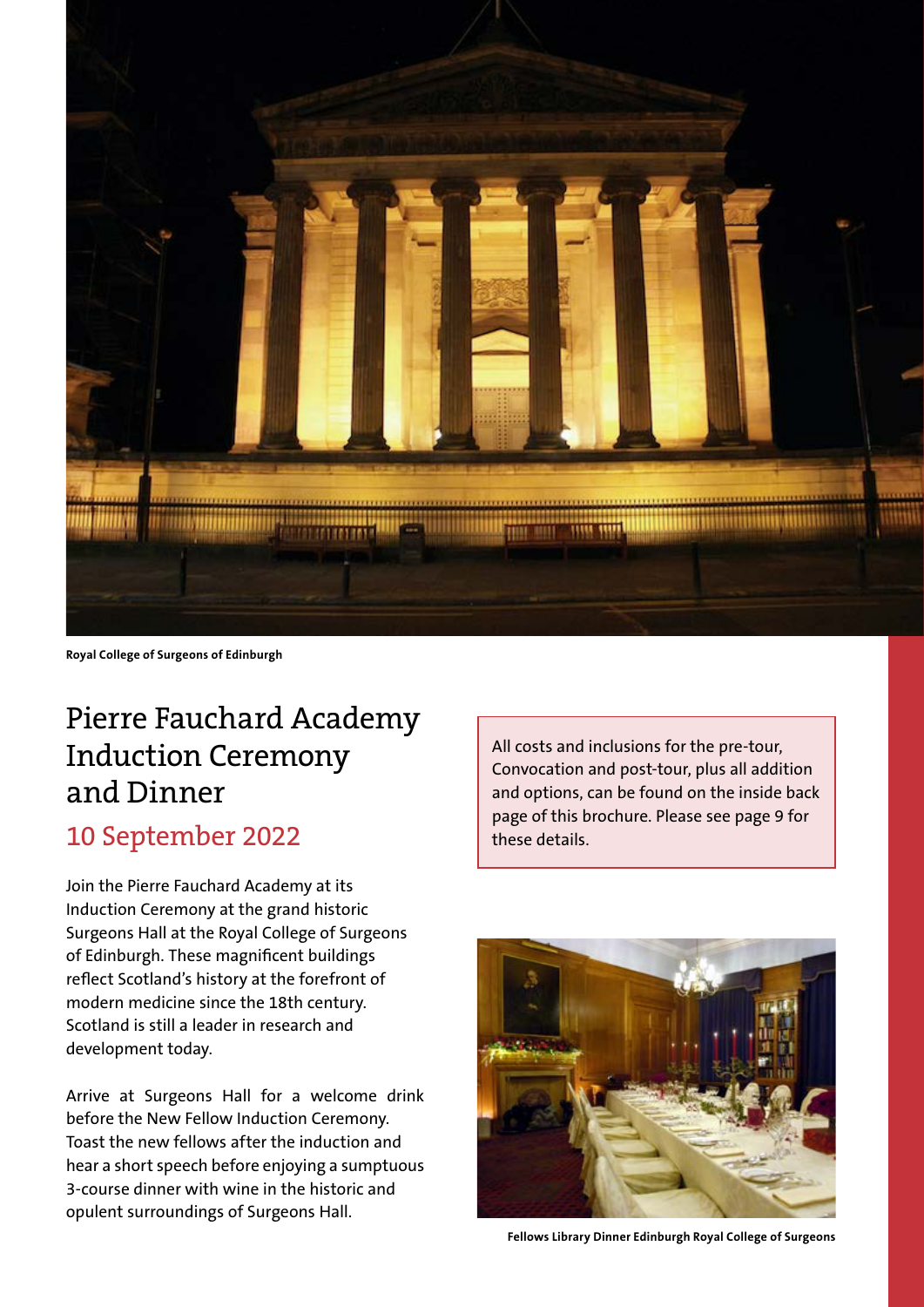

# Pre-Convocation Extension 9 – 10 September 2022

### 1 night Edinburgh

### **Day 1: Edinburgh** (Fri, 9 Sept)

- **Pm:** Arrive in Edinburgh and check into Ten Hill Place Hotel.
- **Eve:** Take a tour of the Scotch Whisky Experience followed by a 3-course welcome dinner with whisky pairing.

### **Day 2: Edinburgh** (Sat, 10 Sept)

- **Am:** Half-day bus sightseeing tour, including seeing Edinburgh Castle.
- **Pm:** At leisure; option to visit Surgeons Hall.
- **Eve:** Pierre Fauchard Academy Convocation at the Royal College of Surgeons of Edinburgh at Surgeons Hall.

# Convocation 10 September 2022

## **Day 1: Edinburgh** (Sat, 10 Sept)

**Eve:** Pierre Fauchard Academy Convocation at the Royal College of Surgeons of Edinburgh at Surgeons Hall.

# Post-Convocation Extension Tour to the Scottish Highlands and Islands 11 – 17 September 2022

2 nights Inverness – 1 night Plockton – 2 nights Oban – 1 night Glasgow

### **Day 1: Edinburgh / Inverness** (Sun, 11 Sept)

- **Am:** Depart Edinburgh for Inverness. Visit St Andrews for sightseeing, including the Royal & Ancient Clubhouse and visit the famous Swilken Bridge on the Old Course. Walk through the ruins of St Andrews Cathedral, past St Andrews Castle and parts of St Andrews University, then into the town centre for free time and lunch at leisure. Option to visit the Golf Museum.
- **Pm:** Drive through the Cairngorms National Park and see a sheep dog demonstration. Continue to Inverness and check into Bunchrew House Hotel.
- **Eve:** Dinner at Bunchrew House.

### **Day 2: Inverness** (Mon, 12 Sept)

**B L**

**B D**

- **Am:** Visit Culloden Battlefield with a local expert. Explore Inverness with time for shopping and lunch.
- **Pm:** In the afternoon take a cruise on Loch Ness and visit the romantic ruins of Urquhart Castle.

### **Day 3: Inverness / Isle of Skye**  (Tue, 13 Sept)

**B D**

- **Am:** Depart Inverness and drive west to the Kyle of Lochalsh and cross over to the Isle of Skye. Visit the Clan Donald centre to view the ruins of Armadale Castle, stroll through the beautiful gardens and discover the history of the Hebrides and Clan MacDonald at the Museum of the Isles. Lunch at leisure.
- **Pm:** Explore the dramatic scenery of Skye and continue to the famous Talisker Whisky Distillery.

**B**

**D**

**D**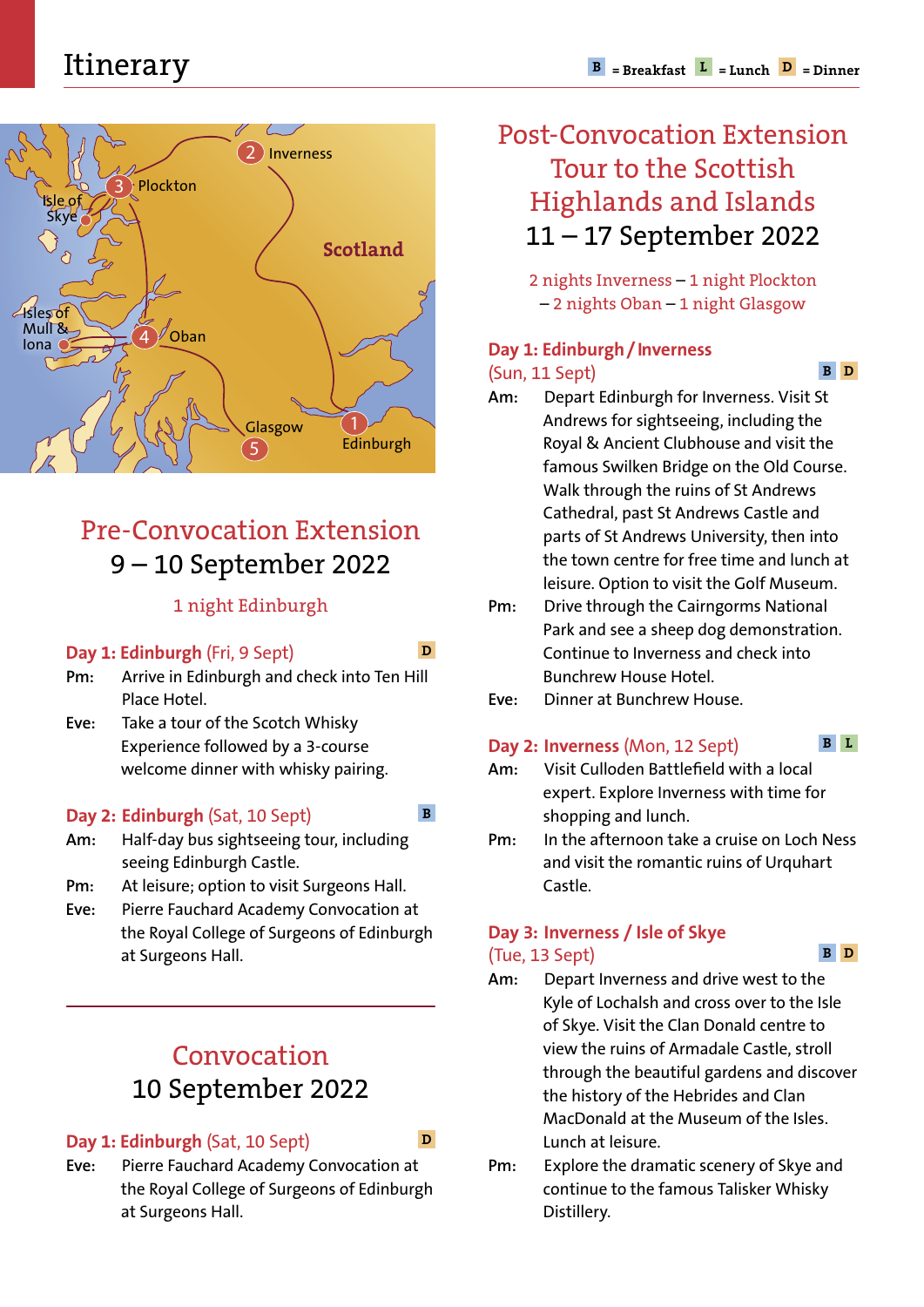**Eve:** Return to the mainland and overnight at The Haven Guest House located in the attractive coastal village of Plockton across the water from Skye. Dinner in a local restaurant.

### **Day 4: Isle of Skye / Oban** (Wed, 14 Sept) **B D**

- **Am:** Travel down the west coast and visit Eilean Donan Castle, situated on the small tidal island of Eilean Donan where three sea lochs meet - Loch Duich, Loch Long and Loch Alsh. View the Commando Memorial en route to Fort William where lunch is at leisure.
- **Pm:** Continue to Oban via Glencoe and stay at the Oban Bay Hotel for two nights.
- **Eve:** Dinner at the hotel.

### **Day 5: Oban / Isles of Mull & Iona**  (Thur, 15 Sept)

**B D**

**Am:** Take the ferry from Oban to Mull, passing Duart Castle, the main residence of the MacLean chiefs. Mull has a volcanic landscape dominated by the towering peak of Ben More, diverse wildlife and sparkling sands. Keep an eye out for sea eagles as

you drive to the Ross of Mull. Your route takes you via Salen, near the mausoleum of Lachlan Macquarie and the island of Ulva where he grew up.

**Pm:** Take the short passenger ferry from Fionnphort to the Isle of Iona, considered to be the cradle of Christianity in Scotland, and enjoy a guided tour of the Abbey. Return to Mull and the Oban Bay Hotel in time for dinner. For those who do not wish to travel to Mull and Iona, the hotel has a spa and there is plenty to see and do in Oban.

#### **Day 6: Oban / Glasgow** (Fri, 16 Sept) **B D**

- **Am:** Drive through the Trossachs National Park and along the shores of Loch Lomond. Stop at the pretty lochside village of Luss with time to explore and have lunch.
- **Pm:** Arrive and check into the Hilton Glasgow with time to explore nearby sites including the Botanic Gardens, the University and Kelvingrove Art Gallery and Museum.

**B**

**Eve:** Farewell dinner.

### **Day 7: Glasgow** (Sat, 17 Sept) **Am:** Depart Glasgow.

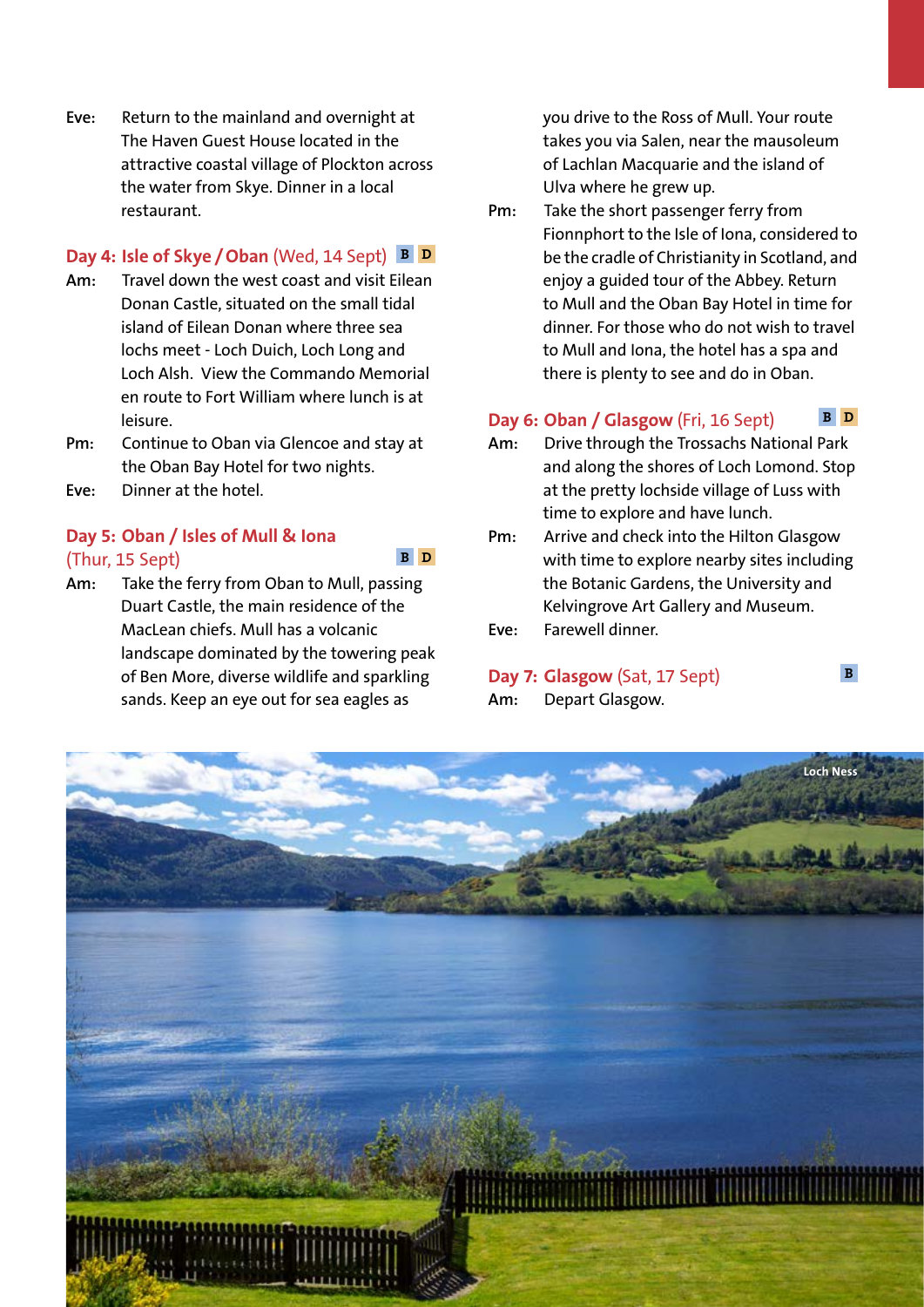

**Bunchrew House**

# Convocation Hotel

#### **Ten Hill Place Hotel (Edinburgh)**

This excellent hotel is part of the Royal College of Surgeons of Edinburgh and is one of Edinburgh's most desirable city-centre hotels. A stylish hotel with exceptional customer service, it also offers a wine-bar and restaurant that provide the best quality Scottish produce with a vast plethora of Corney and Barrow wine.

# Post Tour Hotels

### **Bunchrew House (near Inverness)**

A magnificent 17th century baronial mansion sitting by the sea on the Beauly Firth, Bunchrew House is set within 20 acres of magnificent lawns and woodlands. It has lovely public rooms with log fires and a restaurant with stunning views over the sea to the Black Isle and the mountains beyond.

#### **Haven Guest House**

The Haven is a charming, friendly family-owned guesthouse near spectacular Plockton Bay. The recently refurbished rooms are comfortable and well equipped with tea making facilities and a large reception area with a log fire welcomes guests to sit, relax and enjoy a complimentary cup of tea with home-made shortbread.

### **Oban Bay Hotel**

With a prime seafront position, Oban Bay Hotel & Spa has superb views to Mull and Kerrera. It offers a has a comfortable bar and lounge area and outdoor terrace from which you can watch the world go by, as well as an outdoor hot tub, spa treatments, along with a small sauna and steam room.

#### **Hilton Grosvenor (Glasgow)**

This upscale, contemporary hotel in a good location offers the usual Hilton quality; very comfortable and well equipped rooms, free Wi-Fi in public areas, a refined cocktail bar with a tapas menu and a fireplace, plus a relaxed tea lounge and a seafood grill. Additional amenities include an indoor pool, a sauna and a fitness centre. It also provides excellent service.



**Oban Bay and Spa Hotel**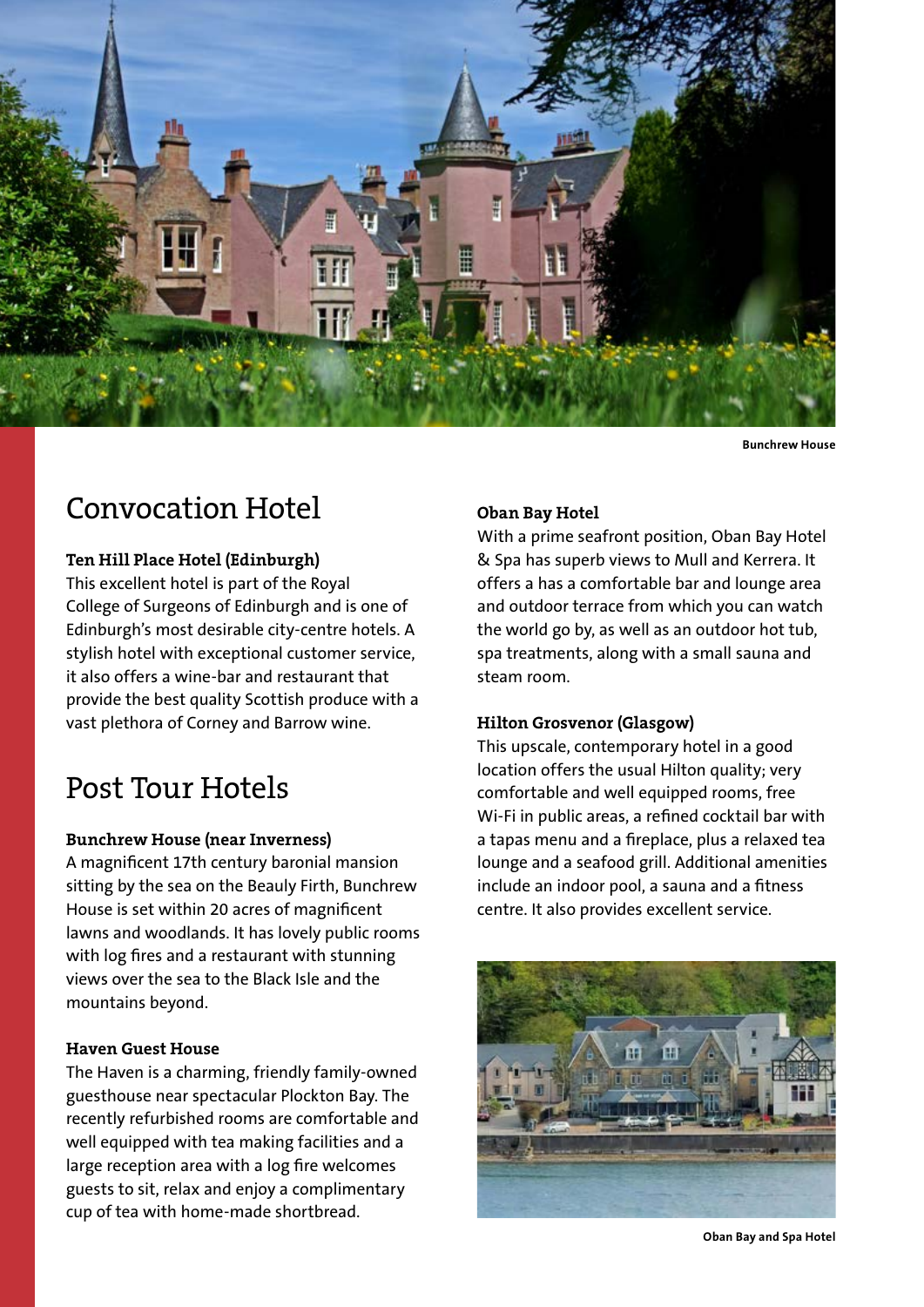### **The costs of the CONVOCATION CEREMONY AND DINNER per person is USD \$174 and includes:**

- Playfair Hall
- Welcome drinks
- Three course dinner with wine
- One bottle of still/ sparkling water per person
- Coffee, teas
- Staff available throughout
- Local taxes
- Photographer

### **The cost excludes:**

• Gowns (at client's expense)

### **The cost of the PRE-CONVOCATION Edinburgh tour per person sharing is USD \$493 and includes:**

• Two nights' accommodation (9 & 10 September) in double or twin-bedded at Ten Hills Place

#### **The single room supplement is USD \$215**

- Breakfast daily
- Guided tour of Edinburgh
- All transport within Edinburgh for the tour
- Dinner and whisky tasting at the Scotch Whisky Experience
- Specially arranged visits and specialist guides
- Admission fees

### **The costs of the POST-CONVOCATION tour per person sharing is USD \$2,726 and includes:**

• Six nights' accommodation in twin- bedded rooms in a Scottish Baronial Manor, a local traditional Inn and first-class hotels

#### **The single room supplement is USD \$638**

#### **Premium Room upgrade in Bunchrew House USD \$278 per room for the two nights**

#### **Suite Upgrade at the Oban Bay Resort USD \$500 per room for the two nights**

- Tour leader throughout (Dr Derek Mahony)
- National guide throughout (Lorna Johnson)
- Breakfast daily
- Dinner or lunch daily
- All transport within Scotland (bus and ferry)
- A full programme of cultural visits
- Specially arranged visits and specialist guides
- Admission fees throughout

### **The cost excludes:**

- Travel to / from Scotland and transfers
- All personal extras such as porterage, laundry and drinks and meals not mentioned
- All optional excursions, tours and visits
- Travel insurance

**Please contact us if you require additional nights before or after the tour in Edinburgh or Glasgow.**